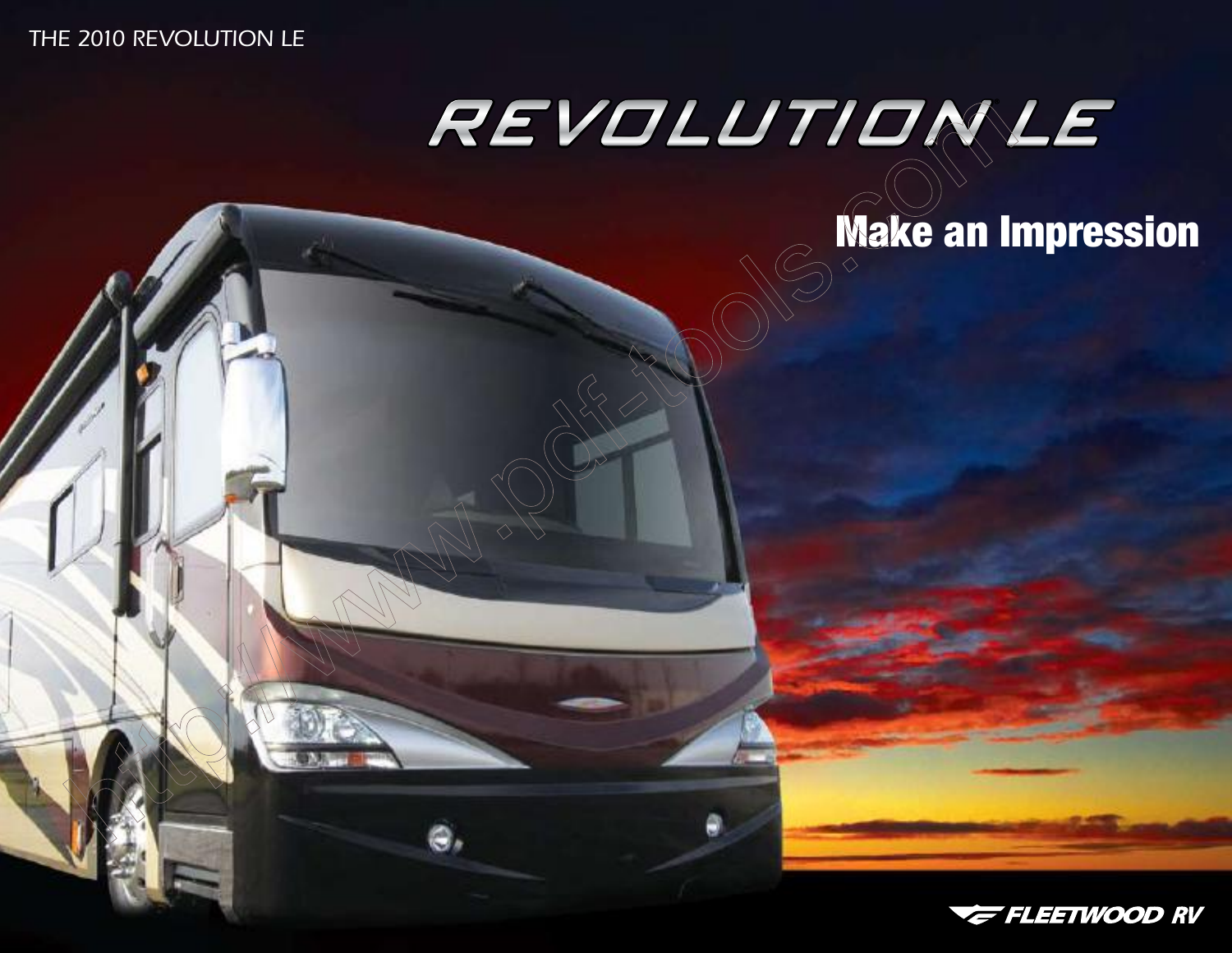

# Set New Limits.

The Revolution LE is so much more than a wildly luxurious coach. It's a bold sign of success, independence and innovative style. There's simply no other coach that can match its knock-out good looks, masterful technology and tactile opulence.

# **The Second Bathroom** offers

fashionable high-gloss countertops, mirrored cabinetry to hold your grooming supplies, and vanity lighting to help you look your best.

#### **The Bedroom Suite** is even sweeter at night, when you're slumbering on the restful queensize pillowtop innerspring mattress (optional king-size air mattress shown).

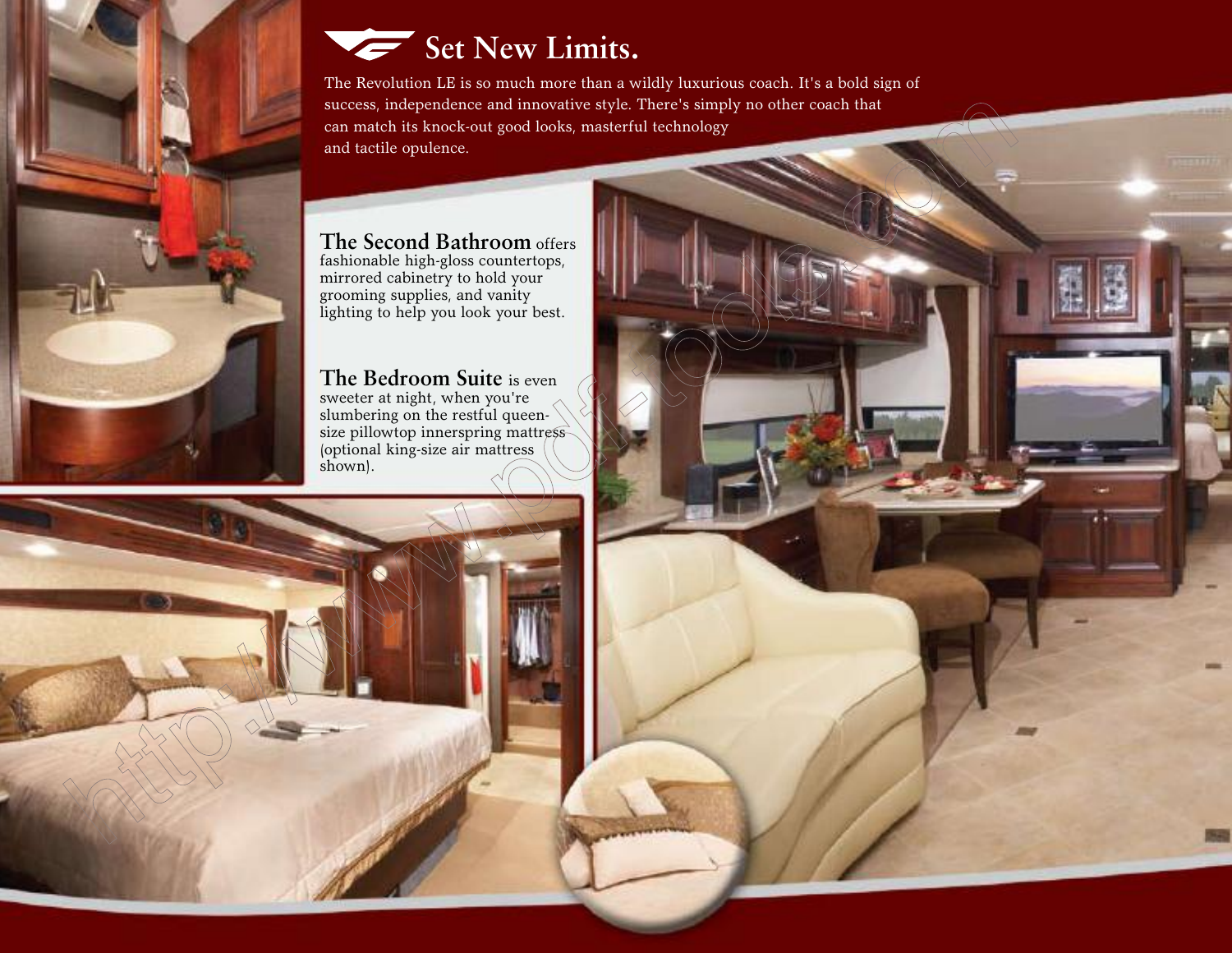

REVOLUTION LE 42T in Aged Bronze interior decor with Mahogany wood cabinetry.

# **The Free-Standing**

**Dinette** offers a romantic setting for two. With plush seats that invite lingering and a solid surface tabletop, it feels like a private table at your favorite bistro.

# **The Galley** features

stainless steel appliances, including a roomy Whirlpool® residential refrigerator (optional). There's also a GE® convection microwave that cooks faster than a traditional oven.





# **Why Buy REVOLUTION LE?**

- Striking Style
- Best of Everything
- Grand Appeal
- A Superior Ride
- Impressive Power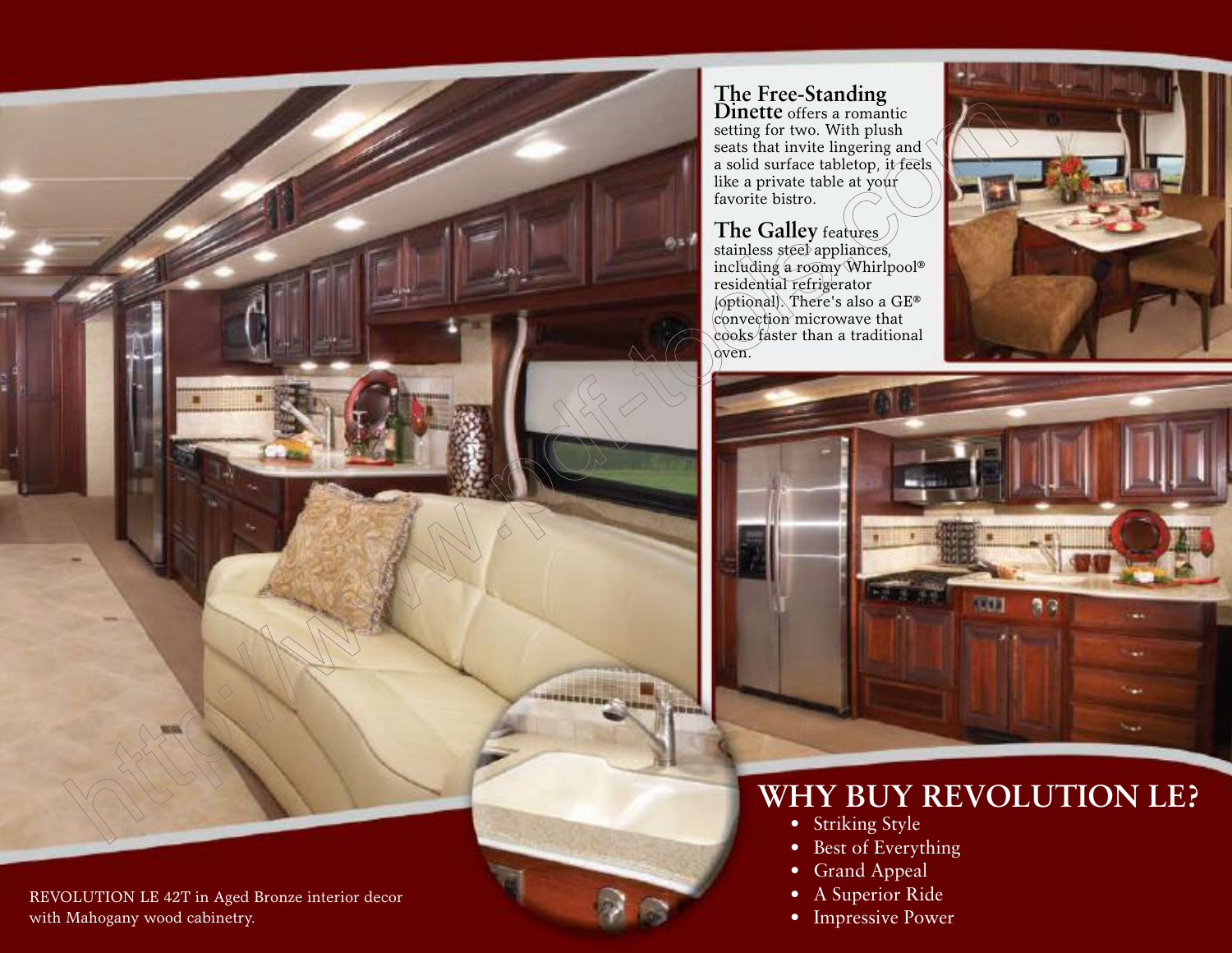

# **FLOOR PLAN**

OPT. 115 THREE BURNER RANGE & 22" OVEN

REFER OPT. 128 DOMETIC 14 CU. FT. SIDE BY SIDE STAINLESS STEEL REFER

> OPT. 832 FREE-STANDING DINETTE W/REMOVABLE LEAF

OPT. ROUND TABLE/ CHAIRS W/ REMOVABLE LEAF

DINETTE 36" X 76"

OPT. 830 FACING DINETTE

100000000000000

**RADORESEESE** 

NIGHTSTAND

NIGHTSTAND

OPT. 856 KING BED W/AIR MATTRESS 72" X 80"

OPT. 856 KING BED W/AIR MATTRESS

OPT. 107 DISHWASHER

Multiply pounds x 0.453 to obtain kilograms. Multiply gallons x 3.785 to obtain liters. Multiply liters x 61 to obtain cubic inches

OPT. 200 SOFA SLEEPER W/AIR MATTRESS 59" X 74" SOFA SLEEPER

OPT. 855

**PREASE W/AIR MATTRESS<br>
DEP PREASE PREASE AND READ PREASE CONTRIBUTION**<br> **OPT. 855**<br>
QUEEN BED W/AIR MATTRESS

NIGHTSTAND

QUEEN BED 60" X 80" OPT. 855 QUEEN BED W/AIR MATTRESS

• Available Options: 107, 115, 126, 128, 131, 635, 830, 832, 855, 856

OPT. 126 WASHER/ DRYER OPT. 131 STACKABLE WASHER/ DRYER

**OPTIONS** 

120V RESIDENTIAL REFER W/ICE MAKER OPT. 144

OPT. 635 U-SHAPED SECTIONAL SOFA/DINETTE

**Wood Finishes**







Bedroom

Bedroom

#### **Interior Décors** Living/Dining Room Bedroom **After Midnight** Gold Starfire



Technology this groudbreaking requires an expert team. That's why American Coach and Spartan decided to join forces - to create a rugged, modular chassis system for an incomparable driving experience. Since 2004, the American Coach line has been built on the Liberty Chassis, an integration of superior American Coach framing technology and the Spartan Chassis modular system, providing the strength and structure for a ride unrivaled in the luxury coach industry. So even coupled with a high-performance diesel engine, you'll enjoy the lowest levels of vibration for the

Living/Dining Room **Liquid Silver**













Mahogany Regency Cherry

• Available Options: 107, 115, 126, 128, 131, 144, 200, 830, 832, 855, 856

# **Liberty Chassis.**

smoothest riding coach on the road. Consider it our salute to integrity.





Seatbelt configuration may vary depending on options chosen.



NIGHTSTAND



• Available Options: 107, 115, 126, 128, 131, 144, 200, 830, 832, 855, 856

Water (gal) = (8.3 lbs/3.8 kgs) Fuel (gal) = (6.1 lbs/2.8 kgs) Propane (gal) = (4.2 lbs/1\9 kgs) **Metric Conversion:**



# • 25,000/34,000 Btu Dual Furnaces **• Choice of Regency Cherry or Rich Mahogany** Deluxe Roller Bearing, Full Extension Drawer Three Roof Mounted A/C High Efficiency

Centralized Control Panel Display at Entry

Wood Finish Return Air Intake for Furnace

Revolution LE  $\mathbf{w}$ 9/2/09

# **Features AND Options**

**Weights and Measurements**

*REVOLUTION LE* 

#### Sink Covers Ceramic Tile Backsplash Ceramic Tile Flooring w/Accent (Laid Diagonally) GE<sup>®</sup> Convection Microwave Oven w/Built-in Range Hood • Solid Surface Dinette Table, 2 Free-Standing Chairs & 2 Folding Chairs Faucet w/Pull-Out Sprayer Large 70/30 Split Solid Surface Sink Dometic® 12 cu.ft. 4 Door Stainless Steel Refrigerator w/Ice Maker & Water Dispenser Recessed 3 Sealed Burners Cook Top (Stainless Steel) Satin Polished Solid Surface Galley Counter Top Satin Polished Solid Surface Range & Sink Cvrs Coffer Ceilings w/Halogen Lighting on Dimmer Switch **Living Room** Sony<sup>®</sup> 32" LCD HDTV in Front Overhead Flexsteel® Ultraleather™ Love Seat • Flexsteel® Ultraleather™ Sofa Bed Sony<sup>®</sup> Home Theater System w/DVD Player &

**Base Cabinet Storage for the Range & Galley** 

| <b>DIMENSIONS &amp; CAPACITIES</b>                                    |                      |                                                                       |            |  |
|-----------------------------------------------------------------------|----------------------|-----------------------------------------------------------------------|------------|--|
| <b>MODELS</b>                                                         | 42K`                 | 427                                                                   | 42W        |  |
| Overall Length <sup>4</sup>                                           | 42' $1\overline{)5"$ | 42' 11.5"                                                             | 42' 11.5"  |  |
| Overall Height (with A/C)                                             | 12' 11.75"           | 12' 11.75"                                                            | 12' 11.75" |  |
| Overall Width (maximum) <sup>5, 6</sup>                               | 101"                 | 101"                                                                  | 101"       |  |
| Interior Height (maximum)                                             | 84"                  | 84"                                                                   | 84"        |  |
| Interior Width (maximum)                                              | 96"                  | 96"                                                                   | 96"        |  |
| Fresh Water Holding Tank (gal)                                        | 100                  | 100                                                                   | 100        |  |
| Grey Water Holding Tank (gal)                                         | 70                   | 70                                                                    | 70         |  |
| Black Water Holding Tank (gal)                                        | 40                   | 40                                                                    | 40         |  |
| Appliance Propane Tank (gal) (WC)7                                    | 30.6                 | 30.6                                                                  | 30.6       |  |
| Water Heater Tank (gal)                                               | 10                   | 10                                                                    | 10         |  |
| Model: Spartan <sup>®</sup><br><b>Engine: 8.9L Cummins® ISL 400HP</b> |                      | <b>Alternator: 170 Amp Leece Neville</b><br><b>Torque: 1200 lb-ft</b> |            |  |

| <b>SPARTAN CHASSIS</b>                 |        |        |         |
|----------------------------------------|--------|--------|---------|
| <b>MODELS</b>                          | 42K    | 42T    | 42W     |
| Engine Displacement (Liters)           | 8.9    | 8.9    | 8.9     |
| Wheelbase (Inches)                     | 302"   | 302"   | 302"    |
| $GVWR$ (lbs) <sup>1</sup>              | 44,600 | 44,600 | 44,600  |
| Front GAWR ( $lbs$ ) <sup>2</sup>      | 14,600 | 14,600 | 14,600  |
| Rear GAWR (lbs) <sup>2</sup>           | 20,000 | 20,000 | 20,000  |
| Tag Axle (lbs) <sup>2</sup>            | 10,000 | 10,000 | (10)000 |
| $GCWR$ (lbs) <sup>3</sup>              | 59,600 | 59,600 | 59,600  |
| Hitch Rating Weight (lbs) <sup>†</sup> | 15,000 | 15,000 | 15,000  |
| Tongue Weight (lbs) <sup>†</sup>       | 1,500  | 1,500  | 1,500   |
| Fuel Capacity (gal)                    | 150    | 150    | 150     |
| <b>Liquid Weight Reference:</b>        |        |        |         |

- • Ceramic Tile Flooring Deluxe Medicine Cabinet • Moen<sup>®</sup> Hand Held Shower Head Residential China Bowl Flush Toilet w/Hand Sprayer (Select Models) Satin Polished Solid Surface Lavy Top
- w/Porcelain Bowl & Moen® Faucet Shower Door w/Obscure Glass
- Skylight in Shower Vacuum Flushed Toilet (Select Models)
- **Safety/Convenience**
- **Multiple Seatbelt Locations**
- Carbon Monoxide Detector/Alarm **Centralized Control Panel Display Center Energy Management System (EMS) w/Soft**

# **Start**

- **Transmission**: Allison® 3000 MH 6-Speed **Tires**: Michelin® 295/80R 22.5H w/Electronic Shifter
	-



Compartments allow you to grab your gear from either side of the coach. Optional slide-out trays provide easy access to items in the back of the compartment. These



- 1. GVWR (Gross Vehicle Weight Rating) is the maximum permissible weight of this fully loaded motor home.
	- The GVWR is equal to or greater than the sum of the (UVW) unloaded vehicle weight plus the (OCCC) occupant cargo carrying capacity\*.
- 2. GAWR (Gross Axle Weight Rating) is the maximum permissible loaded weight a specific axle is designed to cariy.
- 3. GCWR (Gross Combined Weight Rating) is the value specified by the motor home manufacturer as the  $\hat{m}$ axi $\hat{m}$ um allowable loaded weight of this motor home with its towed vehicle. Towing and braking capacities may be different. Refer to Fleetwood and chassis manufacturer's manuals for complete information.
- **Fire Extinguisher**
- Propane Detector/Alarm
- Smoke Detector/Alarm
- **Exterior Throughout**
- (4) Aluminum Wheels
- (4) Mud Flaps 2000 Watt Pure Sine Wave Inverter w/Remote
- In-Motion TracVision® Domed Digital Satellite System
- Rear Rock Guard w/Logo
- Diamond Shield Clear Front Protective Mask
- 50 Amp Service
- **Battery Monitor** "Bus Style" Large One-Piece Windshield Chrome "Bus Style" Heated Mirrors w/Remote
- Adjustment & Turn Signal Indicators Domed One-Piece Fiberglass Roof w/Radius Corners
- • Dual Holding Tank San-T-Flush™ System
- • Dual Pane Windows w/Screens **Electric Patio Awning**
- **Electronic Battery Control Center**
- Energy Management System (50 Amp)
- • Exterior Convenience Light at Dump Valves  $\frac{1}{2}$ -iberglass Front/Rear Caps w/High Mounted
- Taillights
- **Electric Front Entry Door Awning** • Large Windshield Washer Bottle w/Sprayer Nozzles
- 
- **Multi Point Water Pump Switching** • Onan® 8.0 KW Quiet Diesel Generator
- **Sound Insulation Front & Rear**
- Top Mounted Intermittent Wipers Utility Light Front & Rear
- Variable Speed Aquatec Water Pump
- Window Awnings (Bedroom & Front Roadside
- Windows)
- Sloped Roof on Slide out Boxes **Surge Guard RV Power Protection**
- **Automotive**
- (2) 12V Chassis Batteries (1000 Cold Cranking Amps Each Battery)
- (4) 6 Volt House Maintenance Free AGM
- Batteries (Group 27) 15,000 lb Weight Distributing Hitch Receiver
- w/7 Pin Electrical Hook-up† 160 Amp Alternator
- 4 Point Automatic Levelers
- Allison<sup>®</sup> 3000 MH, 6 Speed Automatic Trans. Anti-Lock Brake System (ABS)
- Full Air Brakes w/Automatic Slack Adjusters
- I-Beam Suspension w/Bilstein<sup>®</sup> Shocks
- • Side Radiator Configuration • Spartan® Modular Chassis w/400HP ISL
- Cummins® Engine

4. Length measured from front bumper to rear bumper (excludes accessories).

#### Aluminum Interlocking Floor/Wall/Ceiling Framing

- (4) Turn Signal Lamps on Each Side of Coach 30" Front Entry Door w/Dead Bolt
- Front & Rear Docking Lights
- **Illuminated Entry Assist Handle**
- Porch Light
- Power Entry Step
- Automotive Safety Glass Daytime Running Lights
- **Storage**

- 5. Excludes safety equipment and awnings.
- 6. Motor homes feature a body-width over 96" which will restrict your access to certain roads. Before purchasing, you should research any state and/or province road laws which may affect your usage.
- 7. Tank manufacturer's listed water capacity (WC). Actual propane capacity is 80% of water listing as required by the safety code.
- † The chassis manufacturer recommends the installation of a supplemental brake control system to activate the brakes on the vehicle or trailer you are towing. Hitch receiver ratings expressed are maximum for the hitch receiver installed and may require the purchase of additional equipment that is dependent on the weight of the towed load. Consult with hitch receiver manufacturer for further information.

UVW and OCCC are found on the label containing the federal certification tag in each RV.

Refrigerator **Facing Dinette** 

Recessed 3 Sealed Burner, Stainless Steel Range w/Oven & Solid Surface Covers

**Dual Control King Air Mattress (Select Models)** 

 $D$  Tray Package (1) 54" & (1) 36" • E Tray Package (1) 54" & (1) 90"

Wast Management Pump

Lighted Luggage Compartments Pass-Through Compartments

IMPORTANT — PLEASE READ: Product information, photography and illustrations included in this publication were as accurate as possible at the time of printing. For further product information and changes, please visit our website at www.fleetwoodrv.com or contact your local Fleetwood dealer. Prices, materials, design and specifications are subject to change without notice. All weights, fuel, liquid capacities and dimensions are approximate. Fleetwood has designed its recreational vehicles to provide a variety of uses for its customers. Each vehicle features optimal seating, sleeping, storage and fluid capacities. The user is responsible for selecting the proper combination of loads (i.e. occupants, equipment, fluids, cargo, etc.) to ensure that the vehicle's capacities are not exceeded.

## **STANDARD FEATURES**

- **INTERIOR THROUGHOUT**
- **Automatic Generator Start System** • Water Heater 16 Gallon Output
- 84" Interior Ceiling Height
- Wood Finish Complete TuffPEX Plumbing System
- Manual Double Roller Blind
- Guides & Transit-Ship Locks **Denso Climate Control System**
- w/Front Solar Panel Fabrica® Carpeting
- **Hardwood Cabinet Doors/Drawers**
- Padded Vinyl Ceiling Power Vent w/Rain Sensors
- (All Vents, Galley, Bath & Shower Area) **Raised Panel Upper Cabinet Doors**
- Solid Wood Drawers
- Tank Level Monitor (Interior Only)
- Tile Floor at Front Entry
- **Whole Coach Water Filtration System**
- **DRIVER CONVENIENCE**
- (2) Auxiliary 12V Dash Receptacles
- • Power Shades/Blinds Adjustable Brake & Throttle Pedals
- Auxiliary Fog Lights
- • Auxiliary Driving Lights
- **Auxiliary Start Switch Battery Disconnect System**
- CB Radio Ready
- **Driver/Front Passenger Map Lights Flexsteel® Ultraleather™ Driver Seat w/Manual**
- Lumbar/6 Way Power/Heat/Adjustable
- w/6 Way Power/Electric Footrest (Integrated Lap & Shoulder Belts)
- I.C.C. Light Switch Rear Vision System w/One-Way Audio
- (Camera & Monitor)
- Rear Vision System w/Side Cameras
- **Soft Touch Smart Wheel** Tilt & Telescoping Steering Wheel
- w/Adjustable Dash Gauge Package Touch Screen GPS

Armrest (Integrated Lap & Shoulder Belts) • Wider Flexsteel® Ultraleather™ Passenger Seat

Electric Step Well Cover w/Lighted Step Well

AM/FM/CD Radio w/Color Back Up Monitor &

**GALLEY**

5.1 Dolby® Surround Sound Speakers TracVision® Domed Digital Satellite System Coffer Ceilings w/Halogen Lighting on Dimmer Switch

# **Bedroom**

- • Sony® DVD Player
- Sony<sup>®</sup> 26" LCD HDTV • 60" X 80" Queen Bed Mattress
- • Cedar Lined Wardrobe
- Manual Double Roller Blinds
- DSS 2nd Receiver Ready Bdrm Area (Coax Cable) Satin Polished Solid Surface Nightstand & Base
- Cabinet Counter Tops Coffer Ceilings w/Halogen Lighting on Dimmer Switch

## **Bathroom**

**Body Structure**

- Heated Water & Holding Tank Compartments Liberty Chassis w/Patent Pending (Fleetwood RV Exclusive)
- Steel Surface on Frnt Bulkhead/Engine Frame
- Vacu-bond® Insulated Storage Area Vacu-bond® Sidewall, Roof & Floor Construction

# **Safety/Convenience**

**OPTIONS**

Full Tile Flooring

**Interior**

**Ext Side Hinged Storage Doors (Select Doors)** 

Central Vacuum System w/Accessory Kit

Stackable Washer/Dryer Unit (Select Models) Hydronic Heating - Aqua Hot (Select Models)

Ultraleather™ Sofa Sleeper w/Air Mattress

Dometic® Side-by-Side Stainless Steel

**Living room**

**Galley**

Vented Washer/Dryer Unit

U-Shaped Dinette (42K)

**Bedroom**

**EXTERIOR**

(Electric Awning Included in Graphic Package)

Electric Power Cord Reel (standard on 42')

Sidewall Exterior Entertainment Center

Free-Standing Table & Chairs

Fisher & Paykel DishDrawer® Residential Refer (Select Models)

**Dual Control Queen Air Mattress** 

(5) Exterior Graphics Packages

(32" Sony®)